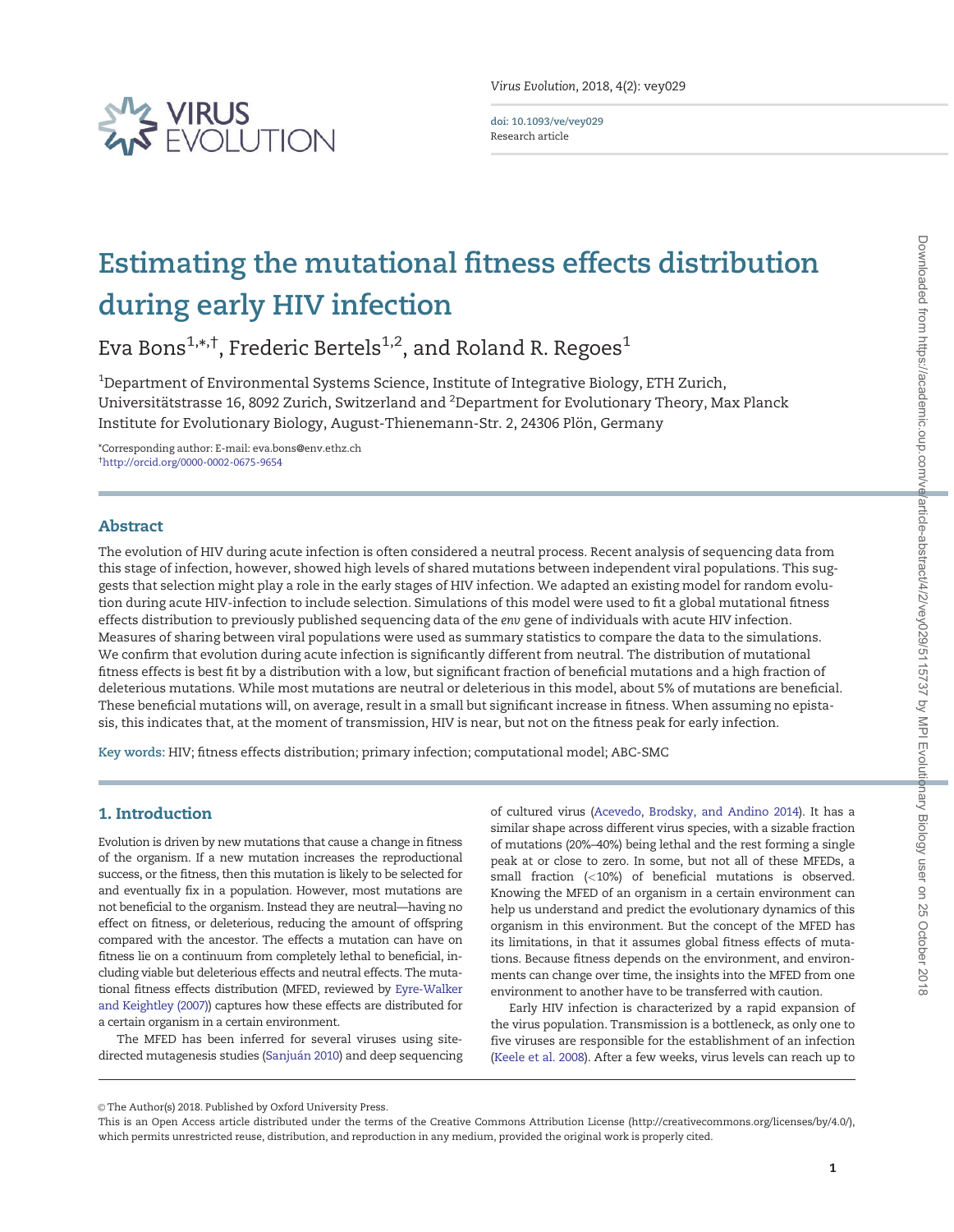$10<sup>6</sup>$  virus particles per ml plasma [\(Fiebig et al. 2003](#page-9-0)). This expansion is accompanied by rapid sequence diversification due to the high mutation rate of HIV. This rate is estimated to be between  $1.1\times10^{-5}$  and  $5.8\times10^{-3}$  mutations per base per replication, depending on the method and source material of the estimation [\(Mansky and Temin 1995;](#page-10-0) [Huang and Wooley 2005;](#page-9-0) [Dapp,](#page-9-0) [Heineman, and Mansky 2013;](#page-9-0) [Cuevas et al. 2015](#page-9-0)). The very high mutation rate estimated by Cuevas et al. is likely due to the activity of APOBEC3G, a human protein that causes G-to-A hypermutation in certain sequence motives. In most cases where APOBEC proteins are active, they introduce many mutations in a single sequence, often leading to the introduction of a stop-codon which leads to non-viable virus. HIV is protected from APOBEC hypermutation by its vif-protein, so that in some cases, APOBEC only introduces a few mutations resulting in viable virus with more G-to-A mutations in the specific APOBEC-sequence context than expected. The exact activity of APOBEC-proteins depends on their expression level in the infected cell ([Huang and Wooley](#page-9-0) [2005](#page-9-0)), and the activity of the viral protein vif ([Simon et al. 2005\)](#page-10-0), causing great variation in the probability of observing APOBECmediated mutations across HIV-infected individuals.

During these early stages of infection, HIV evolution is often considered a neutral process due to the rapid expansion of the virus population and absence of immune response, which is the main evolutionary pressure on HIV during infection. [Keele et al. \(2008\)](#page-9-0) and [Lee et al. \(2009\)](#page-9-0) showed that sequence patterns in the env gene of eighty-two individuals show typical signs of neutral evolution during acute infection, such as a star-like phylogeny. While the mutational patterns appear neutral on an individual level, signs of selection become clear when looking at the viral populations in several individuals at once. [Wood et al. \(2009\)](#page-10-0) and [Bertels, Metzner,](#page-9-0) [and Regoes \(2018\)](#page-9-0) studied the same dataset and found several convergent mutations; mutations that appear in several viral populations independently. These mutations are likely positively selected, indicating evolution during early HIV infection is not neutral.

By estimating the MFED for HIV during early infection, evolutionary pressures during these early stages of infection can be better understood. There have been several attempts at estimating fitness effects of mutations for HIV, but they either only consider the amino-acid level [\(Ferguson et al. 2013](#page-9-0); [Haddox, Dingens, and](#page-9-0) [Bloom 2016\)](#page-9-0) or analyze a subset of mutations only, such as deleterious mutations [\(Zanini et al. 2017\)](#page-10-0) or resistance mutations (Martinez-Picado and Martínez 2008). Because the immune response exerts temporally varying, potential strong selection pressure on viral populations [\(Fernandez et al. 2005](#page-9-0); [Asquith et al.](#page-9-0) [2006;](#page-9-0) [Mandl et al. 2007;](#page-10-0) [Regoes et al. 2007; Regoes, Yates, and Antia](#page-10-0) [2007;](#page-10-0) [Ganusov et al. 2011](#page-9-0); [Bar et al. 2012;](#page-9-0) [Kessinger, Perelson, and](#page-9-0) [Neher 2013\)](#page-9-0), it is important to focus on the very early phases of infection before adaptive immune responses are mounted.

In this paper, we use these patterns of convergent evolution found by [Wood et al. \(2009\)](#page-10-0) and [Bertels, Metzner, and Regoes](#page-9-0) [\(2018\)](#page-9-0) to estimate the a global MFED of HIV during early infection. For this, we developed a simulation model of viral dynamics and sequence evolution, which allows viral strains to differ in their fitness. This simulation model was fitted to patterns of sharing in env sequences collected by [Keele et al. \(2008\)](#page-9-0) and [Li et al. \(2010\).](#page-9-0)

## 2. Results

## 2.1 Simulation of the molecular evolution of HIV during early infection

To investigate the impact of viral fitness differences on HIV sequence evolution in infected individuals, we developed a simulation model of sequence evolution in early HIV infection.

The model is based on the Monte Carlo simulations of the synchronous infection model for HIV sequence evolution presented in [Lee et al. \(2009\)](#page-9-0). In contrast to Lee et al., however, we relax the assumption that mutations are neutral. Instead, we assign a fitness advantage or disadvantage to each mutation that occurs according to a mutational effects distribution. We parameterized this distribution fairly flexibly, such that it describes a fraction of beneficial, detrimental and completely lethal effects, and can also be collapsed, for appropriate parameters, to a fully neutral model (as in Lee et al.).

A simulation starts with a randomly generated sequence with a relative fitness of one. In every generation, all sequences in the population generate  $N_s$  new offspring. Point mutations can occur in these offspring sequences, which can alter the fitness of the sequence.  $N_s$  is a random number drawn from a Poisson distribution with mean  $R_0 \cdot f$ . In this formula,  $R_0$  denotes the absolute fitness of the virus, which we set to 6 in accordance with [Lee et al. \(2009](#page-9-0)), and f is the relative fitness compared with the ancestor sequence.

Our goal with these simulations is to generate datasets of the same structure as the dataset by Keele et al. and Li et al. by matching the number of generations in our simulation to the time since infection (TSI) of the infected individual in the empirical datasets. All known estimates for the TSI, however, are based on a neutral model of evolution, which can lead to a bias. To avoid this potential bias in the TSI, simulations were run for as long as necessary to match the number of unique mutations in a sample of the same size as available in the data set. The resulting sequence sample (see [Fig. 1](#page-2-0)) has similar mutational characteristics as the sequence sample available for each subject, without requiring to specify for how many generations the simulation should be run.

## 2.2 Estimating the shape of the mutational effects distribution

In order to calculate fitness of a mutated sequence, every possible mutation is assigned a fitness effect according to the MFED. Each of these effects is assumed to apply universally in all hosts, there are no host-specific effects. Total fitness of a sequence is then the product of the fitness effects of all mutations in the sequence.

The effects in the MFED range from zero to infinity, with a fitness effect of one indicating a neutral mutation (see [Fig. 2\)](#page-2-0). Deleterious mutations have a fitness effect smaller than one, with an effect of zero indicating a lethal mutation. Sequences carrying a lethal mutation differ from sequences carrying a non-lethal deleterious mutation since they will never produce any offspring, while sequences carrying mutations with a very small, but not 0, fitness effect can still produce offspring, albeit with a very low probability. A very beneficial mutation might also compensate for such a deleterious mutation, while this is impossible in the case of lethal mutations.

The fitness effects distribution will affect the number of shared mutations across viral populations. While the probability of a mutation occurring does not change, the probability of a mutation being maintained in the population and later sampled is affected by the fitness effect of the mutation. Once a beneficial mutation occurs, the sequence carrying this mutation will create more offspring than unmutated sequences, and will be overrepresented in the viral population after a few generations. This increases the chance of observing the mutation in two or more samples.

Lethal or deleterious mutations will cause the sequence carrying the mutation to have fewer offspring and are therefore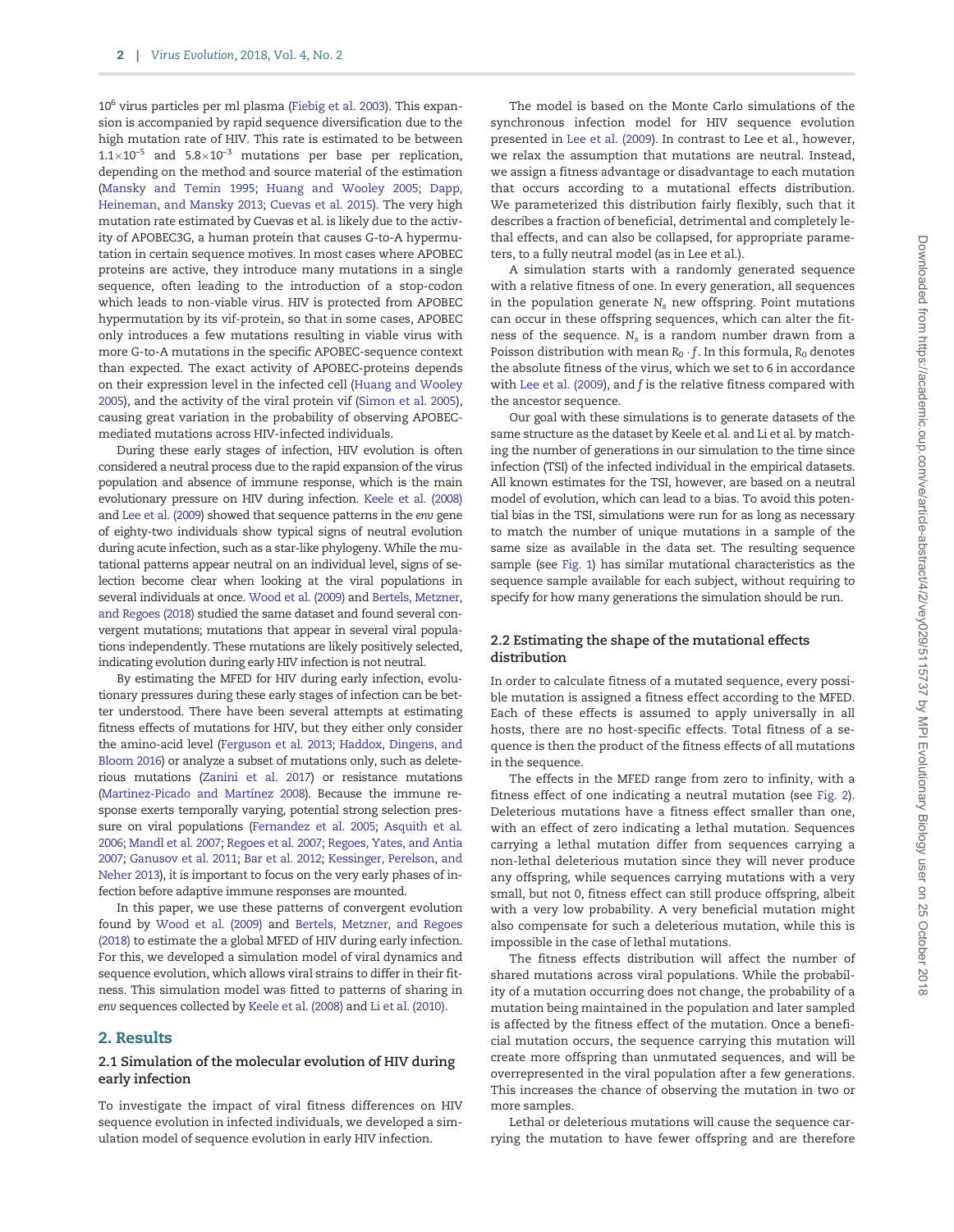<span id="page-2-0"></span>

Figure 1. Visualization of sequence samples using highlighter (hiv.lanl.gov) of the sequence sample from subject 1,018 (left) and the output of a simulation matching this data (right). Both sequence samples consist of fifty-one sequences. In the empirical sample, there are fifty mutations, of which fourty-four occur only in a single viral population. Twenty-four sequences are unmutated. In the simulated sample, there are fourty-nine mutations, of which fourty-four occur only in a single viral population and twenty sequences are unmutated.



Figure 2. Overview of four of the six different models for the MFED. The beneficials only model has two free parameters (fb;  $\lambda$ ), the beneficials and lethals model has three free parameters (fl; fb;  $\lambda$ ), the log-normal model has three free parameters (fl;  $\mu$ ;  $\sigma$ ). The 5 spikes model has seven free parameters (fl; fd1; bd1; fd2; bd2; fb; bb).

unlikely to be observed. Since these mutations are so unlikely to be observed, the sites can be considered immutable, which results in an effective shortening of the genome available for mutation. This might indirectly increase the chance of sharing mutations by increasing the chance that other, less detrimental, mutations are observed.

We defined six different models for the mutational effects distribution (see Fig. 2), as well as a neutral model where all fitness effects are one.

The first two models describe simplified distributions with a restricted effects range. The 'beneficials only' model consists

only of neutral and beneficial fitness effects, and is defined by a fraction of beneficial mutational effects  $(f_b)$ , which are exponentially distributed with mean  $\lambda$ . The rest of the mutational effects are neutral  $(f_n = 1 - f_b)$ . The second model, 'lethals only', consists of a fraction of lethal ( $f<sub>l</sub>$ , fitness effect of 0) and neutral effects  $(f_n = 1 - f_1)$ . The third model is a combination of these, with a fraction of lethal mutations, a fraction of exponentially distributed beneficial mutations and the rest of the mutations is neutral. The last three models are more complex and try to capture a wider spectrum of conceivable fitness effects in order to replicate the observed distributions in other organisms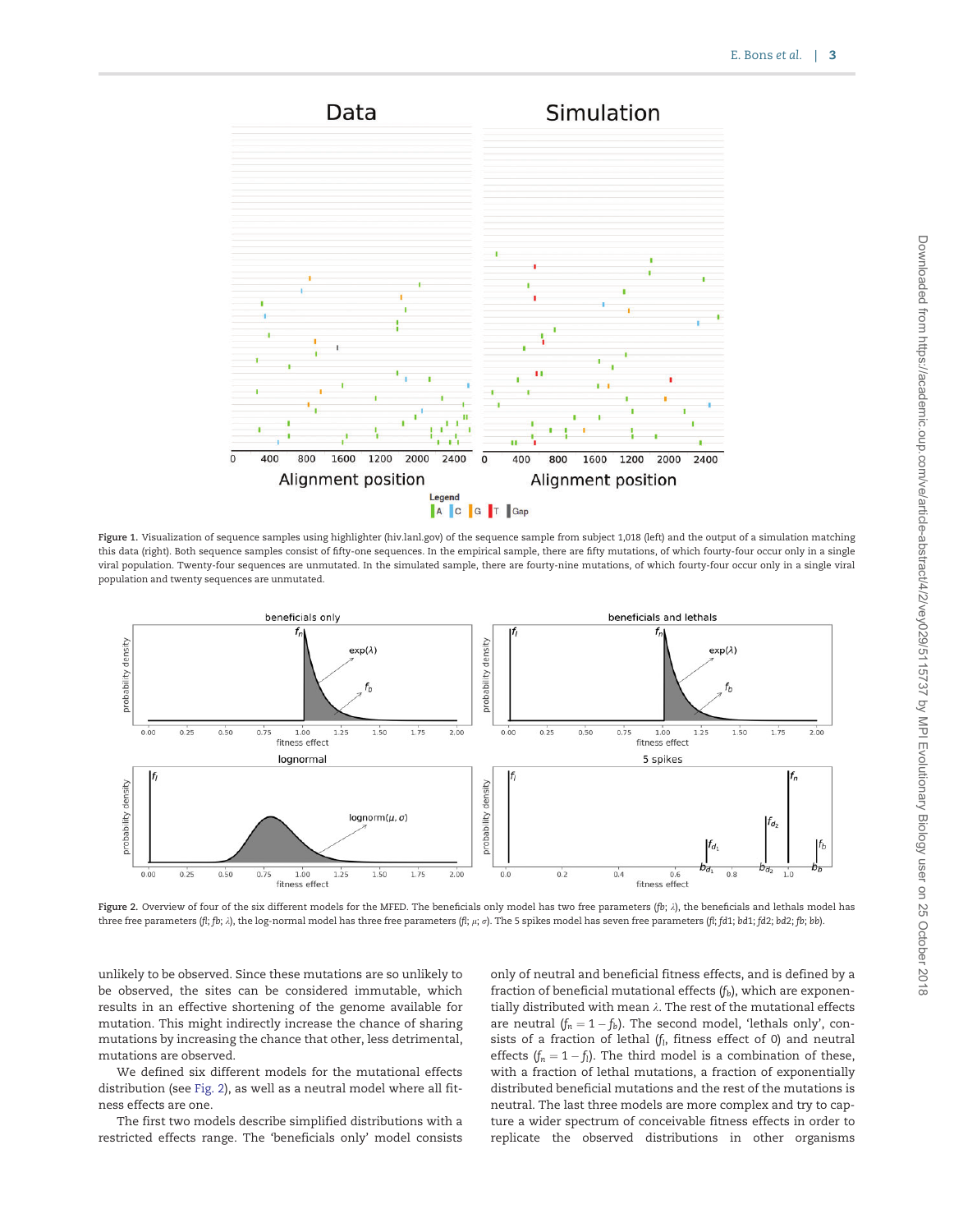mentioned in the Section 1. The log-normal model consists of log-normally distributed fitness effects, with parameters  $\mu$  and  $\sigma$ , in the entire range from zero to infinity, plus a certain amount of fitness effects that are exactly 0, the fraction lethals  $(f<sub>i</sub>)$ . A variation of this model is the 'log-normal truncated' model, which is the same as the log-normal model, only there are no beneficial mutations. Instead, all mutations that would have been beneficial in the log-normal model are now neutral. The last model, '5 spikes', allows for exactly five different values for the fitness effects. Fitness effects can be zero (lethal), one (neutral), two values between 0 and 1 ( $b_{d_1}$  and  $b_{d_2}$ , deleterious) or a value larger than 1 ( $b<sub>b</sub>$ , beneficial). The relative fraction of mutations with each effect are represented as  $f_1, f_{d_1}, f_{d_2}, f_n$  and  $f_b$ . This allows for an approximation of multi-modal models without more complex model definitions. The neutral model, where all mutations have a fitness effect of one is recovered by setting all parameters to zero in any of the models.

We use approximate Bayesian computation using sequential Monte Carlo (ABC-SMC) to do simultaneous model selection and parameter estimation. The SMC procedure starts with a set of parameters for all models, with equal amounts of parameter sets for each model. For each parameter set, a simulation is performed and those simulations whose distance to the data is below a threshold are accepted. In each subsequent iteration, new parameter sets are sampled from the set of accepted parameters in the previous iterations and the threshold for acceptance is lowered. This results in simultaneous parameter estimation and model selection, since a good model will have more parameter sets accepted, where bad models will have fewer accepted parameter sets. If no parameter sets are accepted for a certain model, this model has 'died out' and is considered a very unlikely model candidate.

This procedure requires summary statistics to calculate the distance between simulations and the data. The summary statistics used here (see Section 4 for a full overview) are based on measures of sharing, such as the distribution of the average degree of sharing of the mutations in a viral population and the number of populations the mutations appear in, and population-specific statistics such as inter-sequence hamming distance and the number of unmutated sequences in the sample were used.

#### 2.3 The best estimate for the MFED

The model selection results in two equally likely models: the 'lethals and beneficials' model and the log-normal model. A summary of the parameter estimation and characteristics of the MFED with best-fit parameters for these models can be found in Table 1. Both models have a relative probability ('support') of approximately 0.4. The 'beneficials only' and '5 spikes' model have a much lower support, both are <0.1. The neutral model, 'lethals only' model and the truncated log-normal model died out before the 4th iteration of the ABC-SMC.

For the top two models, enough simulations were accepted to use for parameter estimation. All parameters form a single peak (see [Supplementary Fig. S3](https://academic.oup.com/ve/article-lookup/doi/10.1093/ve/vey029#supplementary-data)) in their posterior density distribution. Many parameters have a relatively large 95% highest probability density (HPD) interval, although all parameters are significantly different from the neutral value. The MFEDs corresponding to the best-fit models are very similar. Both distributions have a mean fitness effect of approximately 0.8. The log-normal model has slightly fewer beneficials (4.5% vs 5.2% in the 'lethals and beneficials' model) that also have a slightly lower effect. It is harder to compare the deleterious and lethal

|  | Table 1. Fitted parameters with 95% HPD and moments of the MFED |  |  |  |  |
|--|-----------------------------------------------------------------|--|--|--|--|
|  | for the top two models.                                         |  |  |  |  |

|                      | Lethals<br>and beneficials                    | Log-normal                                                                                                                                                                                                                                   |  |  |
|----------------------|-----------------------------------------------|----------------------------------------------------------------------------------------------------------------------------------------------------------------------------------------------------------------------------------------------|--|--|
| Parameters           | $G \rightarrow A = 10.451$<br>(2.361; 69.169) | $f_1 = 0.182$ (0.019; 0.552) $f_1 = 0.045$ (0.003; 0.422)<br>$f_h$ = 0.053 (0.008; 0.228) $\mu$ = -0.248 (-0.284; -0.088)<br>$\beta = 0.202$ (0.051; 0.732) $\sigma = 0.149$ (0.104; 0.288)<br>$G \rightarrow A = 10.621$<br>(1.886; 74.797) |  |  |
| Support              | 0.439                                         | 0.409                                                                                                                                                                                                                                        |  |  |
| Mean effect          | 0.828                                         | 0.753                                                                                                                                                                                                                                        |  |  |
| Fraction beneficial  | 0.052                                         | 0.045                                                                                                                                                                                                                                        |  |  |
| Beneficial effect    | 1.204                                         | 1.065                                                                                                                                                                                                                                        |  |  |
| Beneficial gain      | 0.063                                         | 0.048                                                                                                                                                                                                                                        |  |  |
| Fraction neutral     | 0.766                                         | $\Omega$                                                                                                                                                                                                                                     |  |  |
| Fraction deleterious | <sup>0</sup>                                  | 0.909                                                                                                                                                                                                                                        |  |  |
| Deleterious effect   | 0                                             | 0.776                                                                                                                                                                                                                                        |  |  |
| Fraction lethal      | 0.182                                         | 0.046                                                                                                                                                                                                                                        |  |  |
| Deleterious loss     | 0.182                                         | 0.250                                                                                                                                                                                                                                        |  |  |

mutations between the two models, since the 'lethals and beneficials' model does not include deleterious mutations, while in the log-normal model, 90% of mutations are deleterious, albeit with a low effect. The deleterious loss (the product of the fraction of deleterious/lethal mutations and their loss of fitness, which equals 1 minus the fitness effect) is the easiest way to compare them. Although the 'lethals and beneficials' model has more lethal mutations, the large amount of deleterious mutations leads to an overall higher deleterious loss in the lognormal model.

The levels of sharing in these two fitted models compared with the data are shown in [Fig. 3](#page-4-0). Two measures of sharing are shown: the number of individuals each mutation appears in, and the degree of sharing; the average number of individuals the mutations in one individual are shared with. These are the same measures that are used to calculate a subset of the summary statistics that are needed in the ABC-SMC procedure (see Section 4). The simulations from the best-fit models resemble the data much better than the neutral simulations, although the distributions are not perfectly recovered. Interestingly, the log-normal model—which has more deleterious and less beneficial effects produces more convergent evolution than the 'lethals and beneficials' model. In the former, the distributions for both measures are shifted to the right compared with the data, indicating higher amounts of sharing, while in the latter, the distribution is slightly shifted to the left compared with the data.

#### 2.4 Fitness of shared mutations

Having an estimate of the MFED and being able to reproduce the datasets with this MFED allows us to estimate the fitness effect of the shared mutations. This can be achieved by finding the average fitness effect of a mutation in a certain frequency class (see [Fig. 4](#page-4-0)). For both models, mutations found in more than four individuals have an MFED with a median higher than one, indicating that this mutation is likely beneficial. The average effect of these mutations differs between the models. If the MFED is distributed according to the 'lethals and beneficials' model, the fitness effect of a mutation occurring in fourteen individuals has a fitness effect between 2 and 3 (indicating this mutation will produce two to three times as many offspring per generation). The effect of such a mutation is much lower when the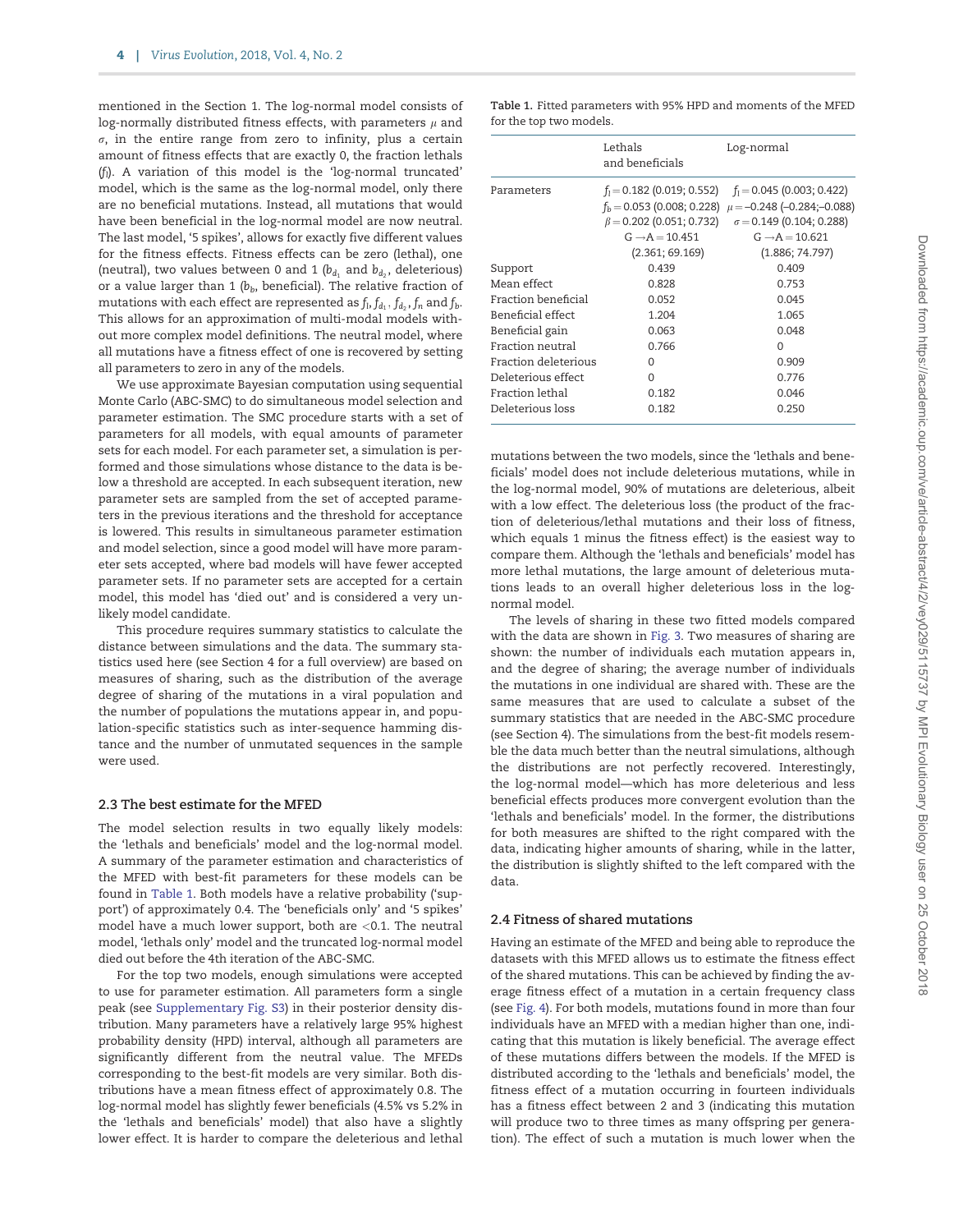<span id="page-4-0"></span>

Figure 3. Measures of sharing in the data compared with the mean of 100 simulations: the number of individuals each mutation appears in (top), and the degree of sharing (the average number of individuals the mutations in one subject are shared with, bottom). Left: simulations where mutational effects are neutral; center: simulations where mutational effects are distributed according to the log-normal model; right: simulations where mutations are distributed according to the 'lethals and beneficials' model.



Figure 4. Violin plot representing the distribution of fitness effects per frequency class, derived from hundred simulations using best-fit parameters for both models. The blue violin on the left represents the original MFED, the red lines indicate the median fitness effect in the respective frequency class.

MFED is distributed according to the log-normal model: the effects are then between 1.2 and 1.4.

### 2.5 Time since infection

The TSI of an individual is typically not exactly known, but can be estimated. In the Keele and Li dataset, the TSI has been estimated using both Fiebig stages ([Fiebig et al. 2003\)](#page-9-0) and the Poisson estimate by [Keele et al. \(2008\)](#page-9-0). Fiebig stages are based on clinical data and have a large uncertainty. The Poisson estimate is based on the distribution of inter-sequence hamming distances and a neutral model of evolution.

The simulations presented here can also be used to directly estimate the TSI, since the simulations run until the number of unique mutations matches the data, rather than fixing the number of generations a simulation should run for. In a neutral model, this estimate should match the Poisson estimate of TSI presented by [Keele et al. \(2008\)](#page-9-0), where the distribution of intersequence hamming distances is assumed to be Poissondistributed. Indeed, in neutral simulations (see [Fig. 5\)](#page-5-0), we see that the Poisson estimate for the number of generations matches the simulated number of generations. However, the presence of fitness effects changes how fast mutations rise and fix in a population, so that the Poisson estimate for TSI might be biased. In general, the presence of beneficial mutations will speed up the accumulation of mutations compared with neutral evolution, causing the Poisson model to overestimate the TSI. Deleterious mutations have the opposite effect and will lead to an underestimation. How a combination of different fitness effects will impact the Poisson estimate depends on the exact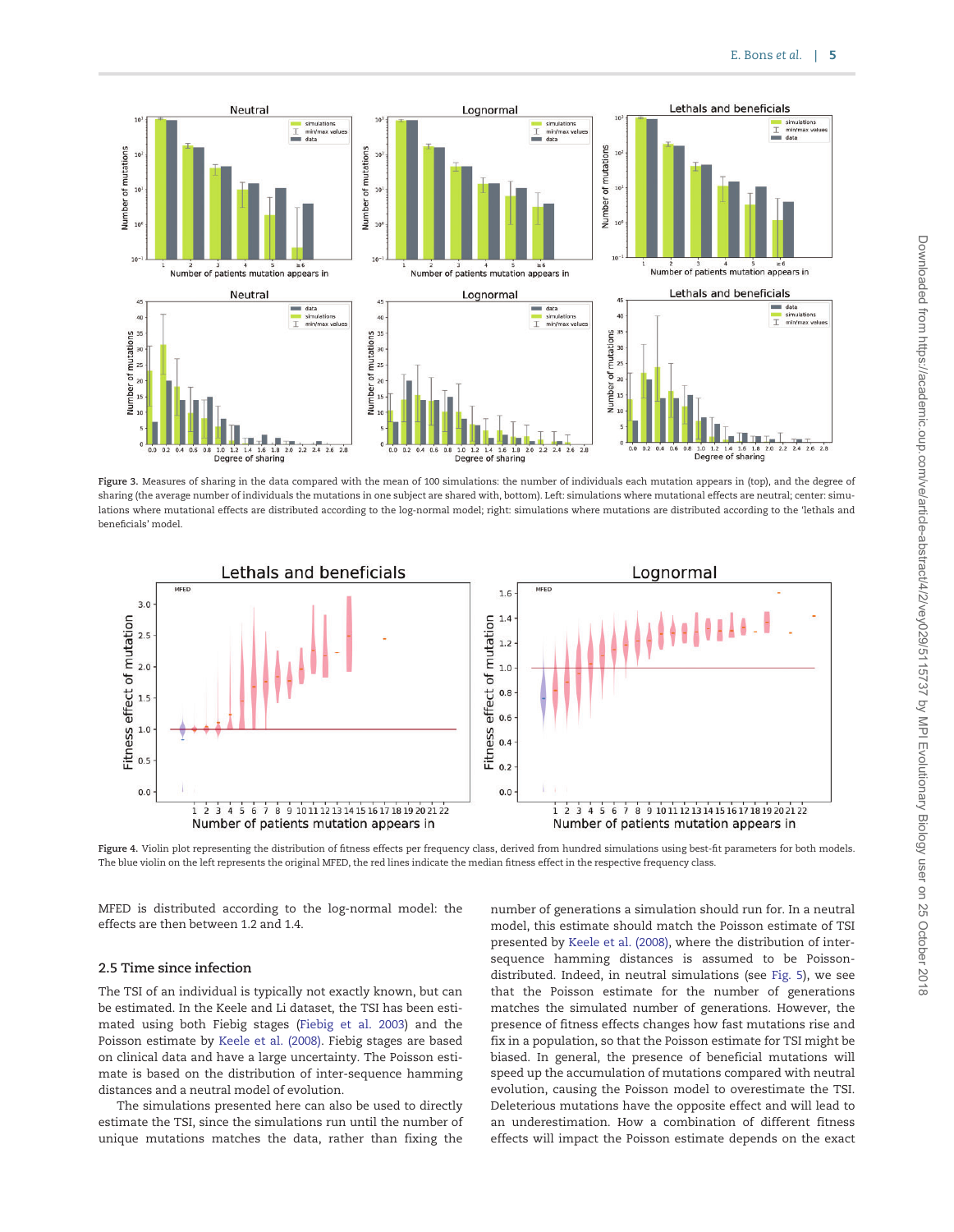<span id="page-5-0"></span>

Figure 5. Estimations of TSI for twenty-five simulations of sequence diversification using the best-fit parameters for each model ('beneficials and lethals', log-normal and neutral). For each individual in a simulation, the Poisson estimate for TSI was calculated on the final sample, and compared with the true number of generation the simulation ran for. The black line indicates the diagonal, where the real number of generations and the Poisson estimates are the same. The blue dots indicate the mean number of generations for each individual, the light blue lines the minimal and maximal values across all simulations.

number of beneficial and deleterious mutations and is not straightforward to predict. We estimated the TSI using the Poisson method for 25 simulations using the best-fit parameters of the 'beneficials and lethals' model and the log-normal model, and compared these estimates with the number of generations that were actually simulated (see Fig. 5). While the two models for the MFED are very similar, the estimates for TSI are affected in different ways. In the 'beneficials and lethals' model, the Poisson estimate is a good estimate of the true TSI infection happened recently, but an overestimation if infection occurred more than approximately 10–15 generations (or 20–30 days) before sampling. In the log-normal model, the Poisson estimate is consistently underestimating the real TSI by a factor 2. This is likely due to the many deleterious mutations that take longer to accumulate than neutral mutations.

### 2.6 The role of APOBEC

The mutagenic enzyme APOBEC left a detectable imprint in the data by Keele et al. and Li et al. While APOBEC activity is typically lethal, in some cases its activity is reduced to sub-lethal hypermutation. By studying the sequence context of G-to-A mutations, mutations that were likely due to APOBEC activity can be identified. Of all shared mutations in this dataset, we calculated that 39% are likely APOBEC mediated, while they only make up 12% of all occurring mutations. Nineteen percent of individuals carry APOBEC-mediated mutations. In these individuals, 45% of G-to-A mutations are APOBEC mediated. The distribution of the degree of sharing per subject for the APOBEC individuals is significantly higher from the individuals without any APOBEC mutations (t-test, P-value 4.74  $\times$  10<sup>-4</sup>, see [Supplementary Fig. S1a\)](https://academic.oup.com/ve/article-lookup/doi/10.1093/ve/vey029#supplementary-data). However, when correcting for how often G-to-A mutations appear in the dataset (see [Supplementary](https://academic.oup.com/ve/article-lookup/doi/10.1093/ve/vey029#supplementary-data) [Fig. S1b\)](https://academic.oup.com/ve/article-lookup/doi/10.1093/ve/vey029#supplementary-data), they are not more likely to be shared than other mutations, indicating that the higher prevalence of G-to-A mutations due to APOBEC is causing the higher level of sharing, and not the targeting of highly specific motives by APOBEC.

We included the potentially increased mutation rate due to APOBEC into our simulation model because it affects the patterns of sharing. In particular, we assumed that in all individuals that carried APOBEC-mediated mutations the G-to-A mutation rate was increased. We captured this effect in a parameter  $\mu_{GA_{APOEC}}$ . This parameter quantifies the increase in the mutation rate in individuals who harbour viruses that are only partially able to counter APOBEC by their vif gene. This parameter should not be confused with the hypermutation rate that APOBEC induces in vif-deleted HIV strains in vitro [\(Kim et al.](#page-9-0) [2014\)](#page-9-0). Since our parameter  $\mu_{\text{GA}_{\text{APOBEC}}}$  is different from the typical measures of the effect of APOBEC, we cannot directly use estimates from the literature. We therefore estimated the factor by which the G-to-A mutation rate was increased due to nonlethal APOBEC activity ( $\mu_{GA_{APOBEC}}/\mu_{GA}$ ) along with the MFED.

Initially, these estimates were all on the lower end of the prior distribution, which ranged from 1 to 160, while the 95% HPD of the parameter estimate across models ranged from 1 to 34. To make sure, the G-to-A mutation rate increase is significantly different from one, we re-estimated the parameters of the log-normal model with a logarithmic prior distribution for  $\mu_{GA_{APOBEC}}/\mu_{GA}$  from  $e^{-10}$  to  $e^5$ . The estimates remained the same, but the 95% HPD intervals no longer included one, indicating a significant increase in the G-to-A mutation rate due to APOBEC.

## 3. Discussion

The combined datasets of [Keele et al. \(2008\)](#page-9-0) and [Li et al. \(2010\)](#page-9-0), containing sequencing data of the env gene from over a hundred individuals in early stages of HIV infection, provide many insights into the dynamics of HIV evolution immediately after infection.

[Keele et al. \(2008\)](#page-9-0), [Li et al. \(2010\)](#page-9-0) and [Lee et al. \(2009](#page-9-0)) found that the pattern of viral diversification in each individual was consistent with a neutral model of viral evolution (the 'Poisson model'), which they used to estimate the time of infection. However, by considering mutations that are shared across individuals in these datasets, [Wood et al. \(2009\)](#page-10-0) and [Bertels,](#page-9-0) [Metzner, and Regoes \(2018\)](#page-9-0) concluded that evolution is not neutral.

In this study, we went one step further than providing evidence that viral evolution is not neutral: we aimed to quantify the fitness effects associated with mutations. In particular, we fitted a global MFED to the sequencing data from [Keele et al.](#page-9-0) [\(2008\)](#page-9-0) and [Li et al. \(2010\).](#page-9-0) This approach assumes that the effects of mutations are identical in all individuals, independent of time, environment or sequence context. Our model-fit assigned a high probability to the 'lethals and beneficials' and the log-normal model, a low probability to the 'beneficials only' and '5 spikes' model, and an almost zero probability to the neutral, 'lethals only' and the truncated log-normal model. Due to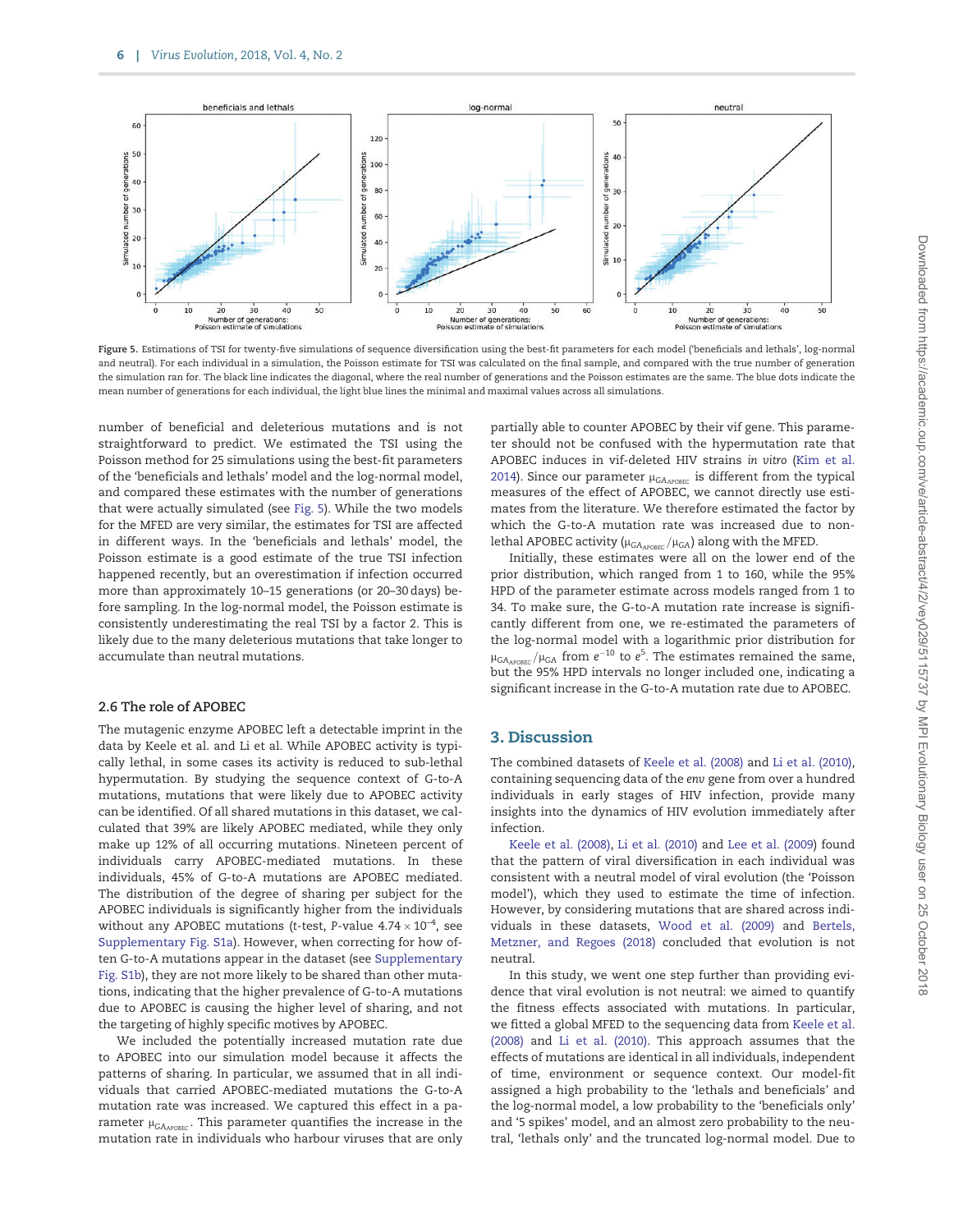its high flexibility, we expected the '5 spikes' model to reach higher model probabilities. The low performance is likely due to the high dimensionality of this model (eight parameters vs one to three parameters for the other models), which is inherently punished by the ABC-SMC method [\(Toni et al. 2009\)](#page-10-0). Although we cannot distinguish between the top two models ('lethals and beneficials' and log-normal), their shared characteristics allow us to make several conclusions about the MFED.

Both models contain deleterious and beneficial mutations, indicating that the patterns of sharing cannot only be due to the presence of beneficial mutations. Additionally, the presence of more beneficial mutations does not necessarily mean more sharing, as becomes apparent by comparing the best fits of the log-normal and 'beneficials only' models. In the log-normal model, the high amount of deleterious mutations causes higher levels of sharing than the 'beneficials only' model, even though the log-normal model contains less beneficial mutations. The presence of deleterious mutations reduces the number of beneficial mutations needed to reach the same level of shared mutations between individuals. Intuitively, this effect is due to an effective shortening of the genome by lethal and deleterious mutations, making sharing by chance more likely. This observation, together with the poor performance of models which do not include deleterious mutations highlights the importance of deleterious mutations when studying convergent evolution on the sequence level.

Among the various types of MFEDs we fitted, the log-normal distribution is closest to MFEDs of other viruses derived from in vitro studies (Sanjuán, Moya, and Elena 2004; [Carrasco, de la](#page-9-0) [Iglesia, and Elena 2007;](#page-9-0) Domingo-Calap, Cuevas, and Sanjuán [2009;](#page-9-0) [Acevedo, Brodsky, and Andino 2014](#page-9-0)). According to these studies, 20%–40% of mutations were lethal and 30%–50% deleterious. Beneficial mutations ranged from 0% to 4% of occurring mutations, but small beneficial effects are difficult to detect in competition assays ([Eyre-Walker and Keightley 2007](#page-9-0)). By counting the number of codons that are one mutation away from a stop codon in the consensus env gene, we can calculate that 4% of mutations will introduce a premature stop codon, which is typically lethal. This sets a lower bound on the number of lethal mutations, which is just met by the best fit of the log-normal model, for which we found a fraction of lethal mutations of 4.5%. If this model is correct, all lethal mutations in the env gene would be due to premature stop codons. It is also important to note that the MFEDs of these other viruses (Sanjuán, Moya, and [Elena 2004](#page-10-0); [Carrasco, de la Iglesia, and Elena 2007](#page-9-0); [Domingo-](#page-9-0)Calap, Cuevas, and Sanjuán 2009; [Acevedo, Brodsky, and](#page-9-0) [Andino 2014](#page-9-0)) apply to the entire genome, including non-coding regions. Our estimates of the MFED, in contrast, are based only on the env gene, which is under stronger evolutionary pressure than the rest of the genome [\(Zanini et al. 2015\)](#page-10-0). We therefore expect that the MFED of this gene contains greater deleterious and beneficial effects than the MFED of the whole genome.

The patterns of mutations in individuals have been used to estimate when they became infected by fitting a neutral model of evolution (the 'Poisson' model). The existence of beneficial and deleterious mutations that we infer, however, changes the patterns of accumulation of mutations, and hence the estimate of the time of infection. We find that the Poisson model estimates are generally biased when fitness effects are ignored. Interestingly, the direction of the bias depends on the type of the true MFED. If the true MFED is the log-normal model, then the Poisson model consistently underestimates the TSI by a factor of 2. If the 'beneficials and lethals' model is correct, then the TSI is overestimated, but only when the TSI is larger than

30 days. While the sequence data do not allow us to differentiate between log-normal and 'beneficials and lethals' model, an independent estimate for TSI could help to pin down the type of the true MFED.

The presence of approximately 5% beneficial mutations indicates that a founder virus has opportunities to increase its fitness, and that the respective mutations have not yet fixed globally. Such a situation can arise if there is a trade-off between transmission and within-host replication, and the transmitted founder virus strains will need to 're-adapt' to the within-host environment after transmission. It has been hypothesized for a long time that HIV evolution within the host is 'short-sighted' ([Levin and Bull 1994](#page-9-0); [Lythgoe and Fraser 2012](#page-9-0); [Alizon and Fraser 2013;](#page-9-0) [Fraser et al. 2014;](#page-9-0) [Lythgoe et al. 2017\)](#page-9-0), meaning that adaptation of the virus to the host does not necessarily advance transmission, and might even reduce it. There is empirical evidence that strains from early infection are favored during transmission ([Derdeyn et al. 2004](#page-9-0); [Herbeck et al. 2006\)](#page-9-0). Within-host adaptations that impair transmission include immune escape and reversion, or increased replicative capacity in the secondary lymphatic tissue that may trade-off with replication in anatomical sites important during transmission, such as the lamina propria. There might also be a difference in the fitness effects between chronic and acute infection, since certain sequence motifs are associated with either early or chronic infection ([Gnanakaran et al. 2011](#page-9-0)). This is difficult to differentiate from the differences between transmission and infection; however, as these observed differences might also be caused by early infection still having the motifs of transmission.

The exact sites under strong selection and the selection pressures underlying the MFED cannot be pinpointed with our method. Our inference is based on the fact that there is more sharing of mutations between individuals than is expected by chance. While shared mutations are likely to be more beneficial, our method does not allow the separation of mutations that are shared by chance from those that are shared because they are beneficial. However, other approaches have been able to determine mutations that are likely to be under positive selection [\(Wood et al. 2009](#page-10-0); [Bertels, Metzner, and Regoes 2018\)](#page-9-0).

This study also highlights the importance of APOBECmediated hypermutation in HIV evolution. The protein is part of the hosts' innate immune response against viruses that mutagenizes single-stranded DNA ([Goila-Gaur and Strebel](#page-9-0) [2008\)](#page-9-0). Considering that, according to the MFEDs estimated here, 20%–95% of mutations will be deleterious or lethal, an increased number of mutations will likely reduce fitness of the virus, thereby limiting viral spread. However, there is also a small chance of introducing beneficial mutations, which via selection will rapidly fix in the population. Selection of APOBEC-mediated mutations has been observed in HIV before [\(Wood et al. 2009](#page-10-0); [Kim et al. 2014\)](#page-9-0) and our study suggests the same. Virus samples carrying APOBEC-mediated mutations show higher levels of sharing than those without APOBEC signature. This higher level of sharing could arise because APOBEC-mediated mutations occur at a limited fixed set of sites, or because APOBEC increases the mutation rate and thus speeds up evolution and fixation of beneficial mutations. The collective evidence in our study suggests that APOBEC increases sharing by increasing the mutation rate (see [Supplementary Fig. S1](https://academic.oup.com/ve/article-lookup/doi/10.1093/ve/vey029#supplementary-data)).

The concept of a global MFED has limitations. The first limitation is that differences between hosts cannot be captured by a global MFED. Genetic differences between hosts may lead to only subtle deviations from the assumption of universal fitness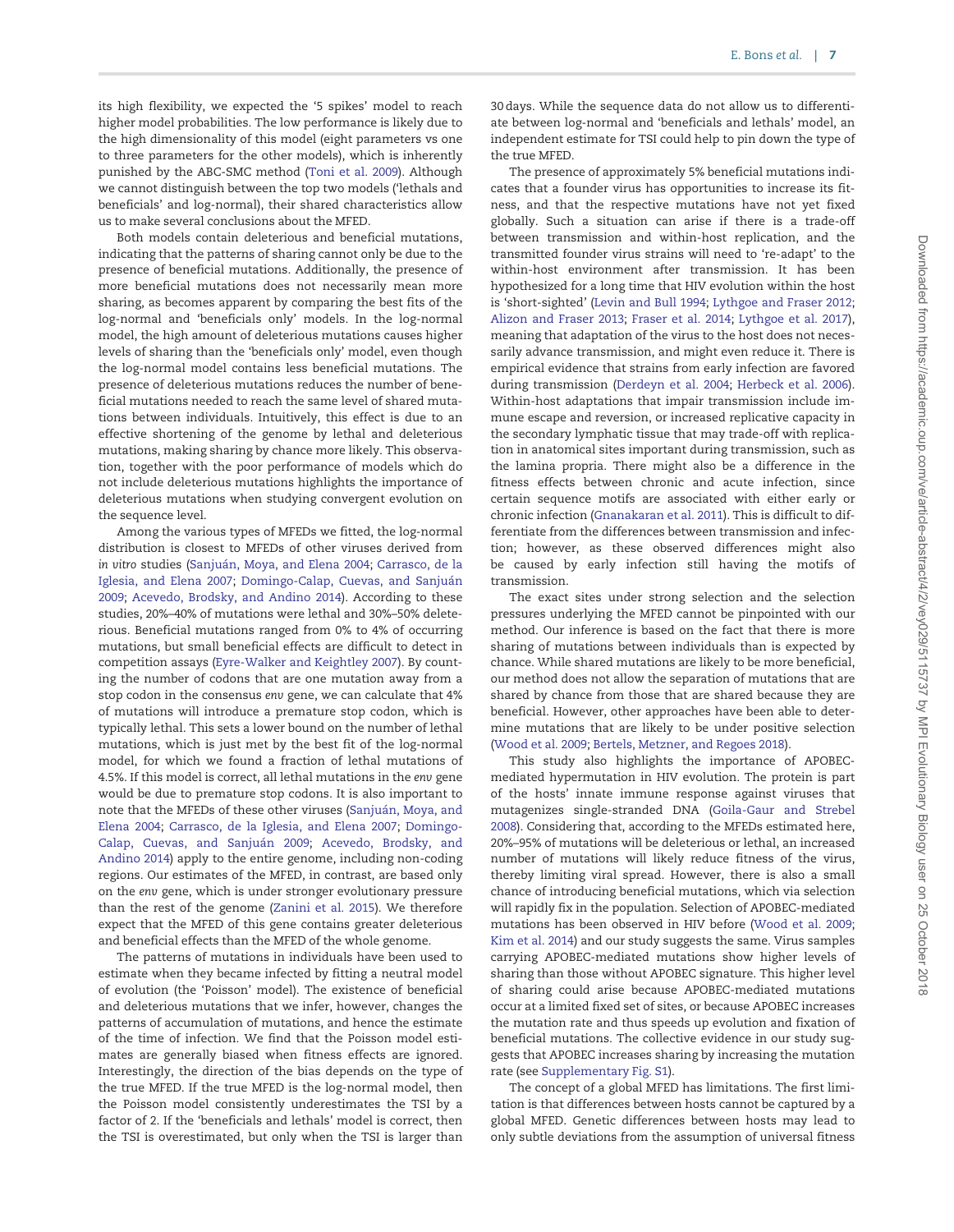effects, while strain-specific immune responses result in large changes in fitness effects that are tied to a specific host at a specific time. In general, immune pressure, for example from cytotoxic T-lymphocytes (CTL) is considered the most important source of selection in HIV infection. Therefore, we relied on data sampled in early infection, when immune responses have not yet been fully mounted and when the assumption of fitness effects that apply in every environment and are constant is still plausible. Although CTL escape can happen very early in HIV infection, there is still a period of time where CTL escapes are rarely observed. [Goonetilleke et al. \(2009\)](#page-9-0), for example, monitored three HIV positive individuals from the moment of diagnosis, in all cases in Fiebig stage II. No CTL escapes were found at the moment of diagnosis, the first escapes arose within 10– 20 days after diagnosis. The majority of individuals in the dataset, we used were also sampled in Fiebig stage II. This means that the majority of the individuals used in this study were sampled at a time early enough for immune escape to be unlikely. Approximately 30 individuals were sampled at later Fiebig stages, at which time immune escape is more common. It is likely that some of the mutations in these individuals are selected by an immune response. However, in order to have an impact on our analysis, these mutations must contribute significantly to sharing. In order for an escape mutation to be shared, it is not enough that the hosts share HLA alleles, but the virus needs to pick up the exact same escape mutation. If we look at the escape mutations identified by [Wood et al. \(2009\)](#page-10-0) in the Keele & Li dataset, the majority of escape mutations (a total of twenty-three escape mutations were identified at six epitopes) are present in only one or two individuals, with only a single escape mutation present in more than two individuals. Reversion of CTL escape variants in the previous host could also confound our analysis. However, reversion is even less likely than escape [\(Fryer et al. 2010\)](#page-9-0), and Wood et al. only found two sites that were identified as reversion mutations.

The concept of an MFED also fails to account for a potentially changing fitness landscape due to changes in the anatomical environment. In fact, HIV is not replicating in a constant environment from the moment of infection. After transmission, HIV migrates via different tissues before establishing a reservoir in the secondary lymphoid organs [\(Haase 2005](#page-9-0)). Each tissue might affect the fitness of the virus differently. Since our dataset contains samples from one to several weeks after infection, and establishment of the reservoir typically happens after the first week of infection ([Haase 2005\)](#page-9-0), the MFED we estimated might represent an average of the MFED in the different tissues. Also, frequency-dependent selection cannot be captured by an MFED. In HIV infection, frequency-dependent selection is exerted by strain-specific adaptive immune responses that target the most common strains. This type of frequency-dependent selection will be more prominent in later stages in infection when adaptive immune responses are fully mounted. However, we cannot exclude that there are other, unknown, sources of frequencydependent selection present in early infection.

Additionally, our approach to estimate the MFED neglects epistasis because we assume that the effects of mutations simply multiply. But again, we can mitigate the severity of this assumption by using data from early infection, when the number of mutations per sequence is expected to be low. Interactions between mutations are therefore unlikely.

Despite all these caveats, the MFED is a useful concept worth of study ([Eyre-Walker and Keightley 2007](#page-9-0); Sanjuán 2010). Because the effect of a mutation is sensitive to the environment, compiling a comprehensive table of the fitness effects of

all mutations (a 'fitness landscape') in every relevant environment is out of reach for most systems. While the global MFED does not pinpoint the exact locations of mutations with advantageous or disadvantageous effects, it provides a way to average over the variation in mutational effects and thus provides insights into the adaptive potential of an organism. By estimating the MFED from clinical data, our study captures the adaptive potential of HIV-1 relevant in its epidemiological setting.

# 4. Methods

## 4.1 Data and identification of shared mutations

For all of the individuals from [Keele et al. \(2008\)](#page-9-0) and [Li et al.](#page-9-0) [\(2010\)](#page-9-0), a sequence sample and a consensus sequence are available. Only the sequences from the individuals in which the infection was the result of a single founder virus were used. These were all aligned to a reference sequence HIV-1 NL-43 [\(Giallonardo et al. 2014\)](#page-9-0). Mutations in two individuals are considered shared if they map to the same position in the reference genome and have the same base in the consensus sequence that changed into the same mutated base. Deletions and insertions were not considered. An overview of all used individuals, including GENBANK accession numbers can be found in [Supplementary Table S2.](https://academic.oup.com/ve/article-lookup/doi/10.1093/ve/vey029#supplementary-data)

Sequences from this dataset where mutations carrying an APOBEC signature are removed using hypermut 2.0 ([Rose and](#page-10-0) [Korber 2000\)](#page-10-0) were acquired from Elena Giorgi. These are the sequences also used in [Wood et al. \(2009\).](#page-10-0) Any mutations that do not occur in these sequences, but are present in the original sequences, were identified by Hypermut 2.0 and are thus considered APOBEC-mediated mutations.

### 4.2 Simulations of sequence evolution

Simulations of sequence evolution were adapted from [Lee et al.](#page-9-0) [\(2009](#page-9-0)). The first step of the sequence evolution simulation is the initialization, which consists of ancestor sequence generation and the initialization of the fitness table. The sequence generation is the same as in Lee et al. and results in a random sequence, s, with the same length N and base distribution as the env gene. For this sequence, a fitness table can then be created. This is a table of size N by 4, where each entry is the fitness effect of each possible base at every position. The entries for the ancestor sequence are set to 1, the rest is filled up with random draws from the MFED.

During the simulation, each sequence in every generation generates offspring according to Poisson  $(R_0 * f)$ , where f is the total fitness of the sequence, as

$$
f=\prod_i^N F[s[i],i]
$$

where F is the fitness table, s is the sequence, and i is the position of the sequence.  $F[s[i], i]$  is the fitness value of the base at position i in sequence s. This is the product of the entries in the fitness table for all positions in the sequence. Every new offspring sequence acquires new mutations according to mutation rate  $\mu$  and substitution matrix M.

In the simulations, new mutations are selected as follows. First, the number of mutations that will happen on the sequence is decided by drawing from a Poisson distribution with mean  $\mu$ . Then, a position is randomly chosen to mutate into another random base. This mutation is then accepted or rejected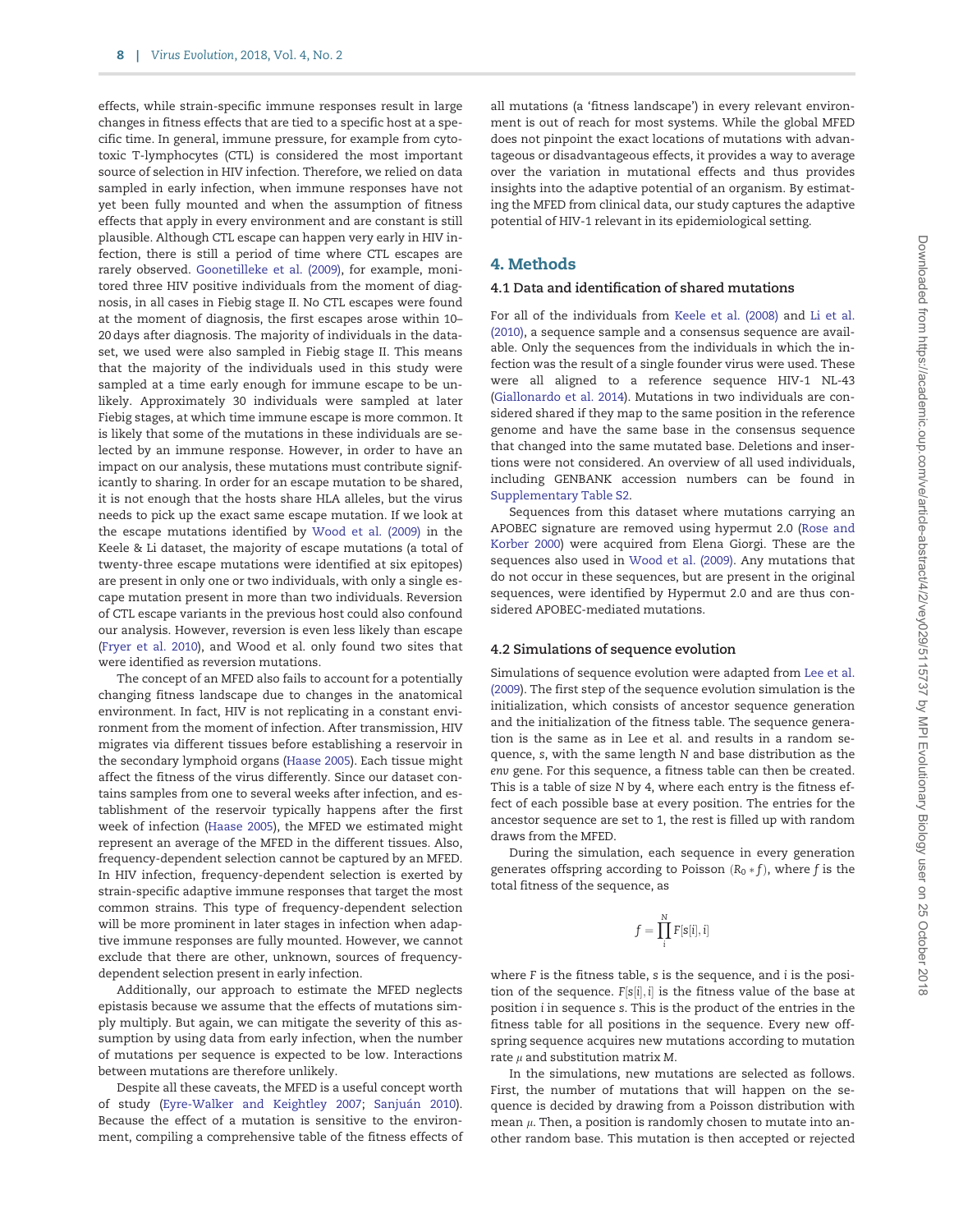based on the transition matrix M, making some mutations more likely than others. New mutations are proposed until the desired number of mutations have been accepted. The transition matrix we use was calculated by [Lee et al. \(2009](#page-9-0)) from a maximum likelihood general time reversible (GTR) model of substitutions that occur in the full length HIV-1 envelope gene. However, we have found that using different definitions of the mutation matrix does not affect the parameter estimates. Optionally, the G-to-A mutation rate can be increased x-fold to simulate APOBEC-mediated G-to-A hypermutation.

The population is capped to 10,000 sequences. Once the number of sequences exceeds this cap, 10,000 sequences are randomly sampled from the population and used as the next generation. The population cap imposed here is in line with some estimated of the effective population size of HIV [\(Kouyos,](#page-9-0) [Althaus, and Bonhoeffer 2006;](#page-9-0) [Rouzine and Weinberger 2013\)](#page-10-0). To make sure our maximum number of sequences is sufficient, we have tested a subset of the fits with a higher maximum capacity of 10<sup>5</sup>. Parameter estimates remained the same, indicating that a maximum capacity of  $10<sup>4</sup>$  is sufficient for this application.

In order to recreate the dataset, a separate simulation is performed for each individual with the same initial sequence and fitness table. After each generation, a sample is taken from the simulation with the same size as the number of sequences available for the individual. The number of unique mutations in this sample is then counted. If this matches the data, the simulations are stopped and this sample is used for analysis. If this number exceeds the number of mutations present in the data, the previous sample is also compared and the sample with the closest number of mutations is used.

The simulations of sequence evolution were implemented in python. The code is available at [https://gitlab.ethz.ch/bonse/](https://gitlab.ethz.ch/bonse/MFED/) [MFED/.](https://gitlab.ethz.ch/bonse/MFED/)

### 4.3 Approximate Bayesian computation using sequential Monte Carlo

We defined several different models for the parametrization of the MFED (see Section 2). The ABC-SMC framework (standing for approximate Bayesian computation using sequential Markov chains [Toni et al. \(2009\)\)](#page-10-0) was then used for simultaneous model selection and parameter estimation of the MFED. For this, we implemented an SMC procedure in python. The code is available at<https://gitlab.ethz.ch/bonse/MFED/>.

The fitting procedure starts with equal probabilities for all models. Simulations are then performed for all models with random parameters according to their prior distribution. The priors were uniform distributions from 0 to 1 for all parameters except  $\lambda$  (0,2) in the exponential beneficials models,  $\mu$  (-1,1) in the log-normal models and  $b_b$  (1, 2) in the 5 spikes model. In the first iteration, a set of parameters (a 'particle') is sampled and a simulation is run with these parameters. If the distance between the summary statistics of this simulation and the data is smaller than  $\epsilon_1$ , the particle is retained. Once 1,000 particles have been accepted, a weight is assigned to all accepted particles ([Toni et al. 2009](#page-10-0)).

In the next generations, a particle is sampled from the previous iteration using the assigned weights. The particles are then perturbed according to Gaussian kernel and a simulation is run with these parameters. Then, a set of summary statistics (see later) is calculated. If the distance between these summary statistics and the data is smaller than  $\epsilon_{\rm i}$  (with i the iteration),

the particle is retained and once 1,000 particles have been accepted, the weights are calculated.

We used tolerances  $\epsilon_i = [2.2, 1.3, 0.8, 0.7, 0.6, 0.5, 0.4]$ , and a Gaussian kernel with  $\sigma$  equal to the average distance between accepted particles in the model divided by 2. We used a normalized Euclidean distance to calculate the distance between simulations and the data, where the summary statistics are divided by the corresponding summary statistics of the data, after which the distance to a vector of ones is calculated.

The model probabilities are directly calculated from the set of accepted parameters (the number of accepted particles for model x/1,000). It is possible for a model to 'die out' during the SMC if none of the particles for this model are accepted. This indicates an exceedingly low model probability.

For the parameter estimation, we did a Gaussian kernel density estimation for the accepted parameters in the SMC in the last iteration for each remaining model. From this, we determined the highest density point—which was used as the parameter estimate—and the 95% highest density intervals.

#### 4.4 Summary statistics

In total, fourteen summary statistics were defined to calculate the distance between simulations in data. The majority of them are based on shared mutations, which are defined as a mutation that occurs in the same position with the same from- and tobase in two independent individuals.

Five of the summary statistics are based on the average degree of sharing  $(s_x)$  of the mutations in an individual x. This is an individual-centered metric calculating the average number of other the mutations in x appear in, and is defined as:

$$
s_x = \frac{\sum_{i=0}^m c_{ix}}{m}
$$

where *m* is the number of mutations in individual  $x$  and  $c_{i,x}$  is the number of individuals other than x that carry mutation i.

This number can be calculated for all ninety-eight individuals in the dataset. The resulting distribution is used to calculate several summary statistics: the mean and the median of the distribution, the difference between mean and median, the variance of the distribution and the area under the cumulative curve of the sorted degrees of sharing per individual.

Where the degree of sharing characterizes sharing for each individual, the occurrence of mutations is a similar measure, this time calculated per mutation. It measures in how many individuals each occurring mutation is present. These numbers are then sorted and categorized. For the summary statistics, the following five categories are used: the number of mutations occurring only once (singletons), the amount occurring in exactly two individuals, those occurring three to five times, five to ten times and finally the number of mutations occurring in more than ten individuals.

The remaining four summary statistics are individual based, and three serve as a proxy to match the number of generations to the data. They are calculated for each individual separately, and averaged for the summary statistic. A first measure is the fraction unmutated sequences, the percentage of sequences in the sample that is identical to the founder. For the simulations the founder is known, for the data the consensus sequence is assumed to be the same as the founder sequence. The fraction unmutated is then used to also calculate a selection index, the percentage of sites in the sample that are mutated in at least one sequence, divided by the percentage of mutated sequences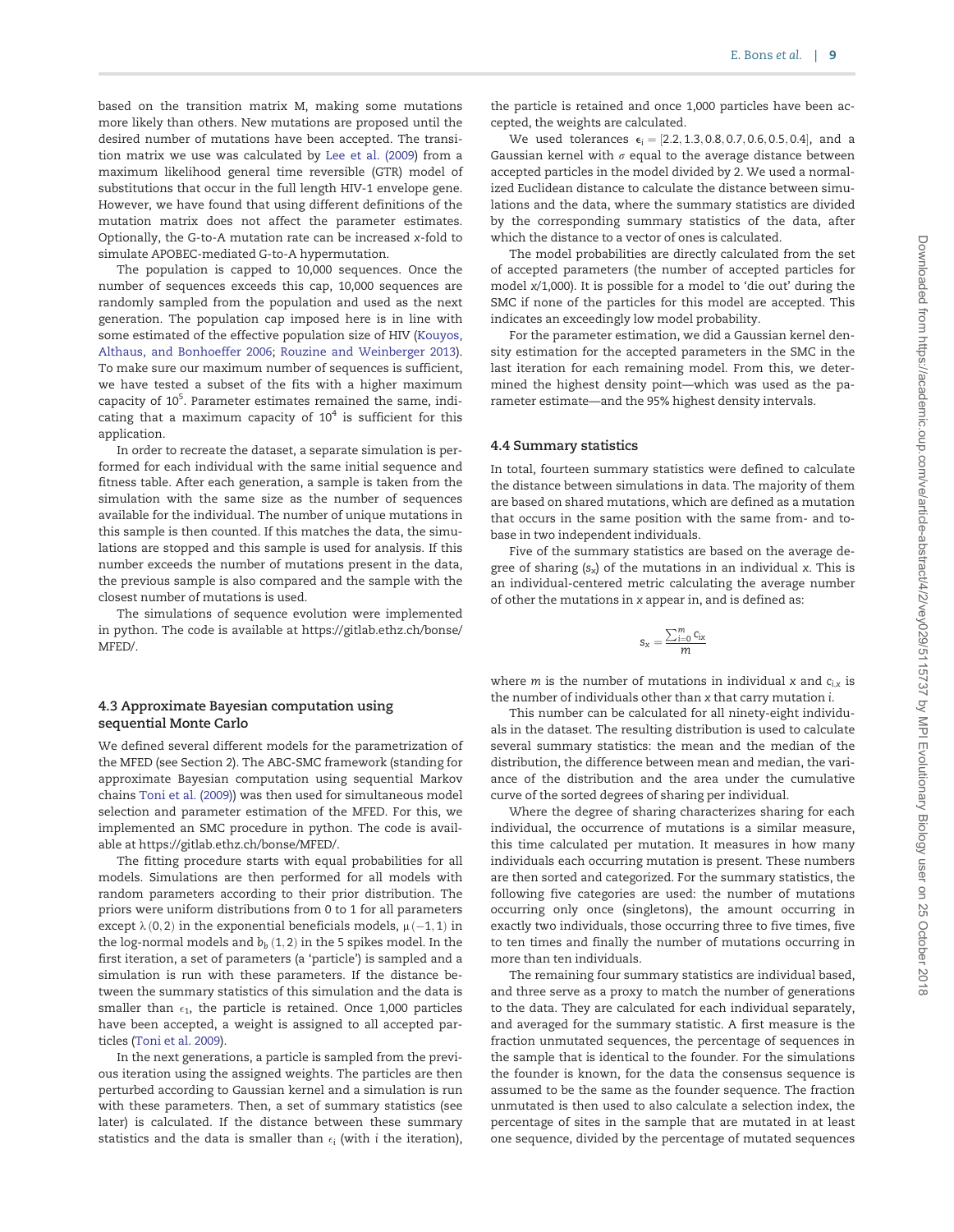<span id="page-9-0"></span>in the sample (which is  $1 - \%$ unmutated). Lastly, the average inter-sequence hamming distance is calculated per viral population, which, according to Lee et al. (2009), is directly related to the TSI in a neutral model.

In order to match the G-to-A mutation rate increase as well, the fraction of G-to-A mutations in the sample was calculated per individual. The mean of this distribution was then used as the last summary statistic.

# Supplementary data

[Supplementary data](https://academic.oup.com/ve/article-lookup/doi/10.1093/ve/vey029#supplementary-data) are available at Virus Evolution online.

# Funding

We gratefully acknowledge the financial support from the Swiss National Science Foundation (grant number 31003A\_149769 to RRR).

Conflict of interest: None declared.

## References

- Acevedo, A., Brodsky, L., and Andino, R. (2014) 'Mutational and Fitness Landscapes of an RNA Virus Revealed through Population Sequencing', Nature, 505: 686–90.
- Alizon, S., and Fraser, C. (2013) 'Within-Host and between-Host Evolutionary Rates across the HIV-1 Genome', Retrovirology,  $10:49.$
- Asquith, B. et al. (2006) 'Inefficient Cytotoxic T Lymphocyte-Mediated Killing of HIV-1-Infected Cells In Vivo', PLoS Biology, 4: e90–592.
- Bar, K. J. et al. (2012) 'Early Low-Titer Neutralizing Antibodies Impede HIV-1 Replication and Select for Virus Escape', PLOS Pathogens, 8: 1–20.
- Bertels, F., Metzner, K. J., and Regoes, R. R. (2018) 'Convergent Evolution as an Indicator for Selection during Acute HIV-1 Infection', bioRxiv.
- Carrasco, P., de la Iglesia, F., and Elena, S. F. (2007) 'Distribution of Fitness and Virulence Effects Caused by Single-Nucleotide Substitutions in Tobacco Etch Virus', Journal of Virology, 81: 12979–84.
- Cuevas, J. M. et al. (2015) 'Extremely High Mutation Rate of HIV-1 in Vivo', PLOS Biology, 13: e1002251–19.
- Dapp, M. J., Heineman, R. H., and Mansky, L. M. (2013) 'Interrelationship between HIV-1 Fitness and Mutation Rate', Journal of Molecular Biology, 425: 41–53.
- Derdeyn, C. A. et al. (2004) 'Envelope-Constrained Neutralization-Sensitive HIV-1 after Heterosexual Transmission', Science (New York, N.Y.), 303: 2019–22.
- Domingo-Calap, P., Cuevas, J. M., and Sanjuán, R. (2009) 'The Fitness Effects of Random Mutations in Single-Stranded DNA and RNA Bacteriophages', PLoS Genetics, 5: e1000742.
- Eyre-Walker, A., and Keightley, P. D. (2007) 'The Distribution of Fitness Effects of New Mutations', Nature Reviews Genetics, 8: 610–8.
- Ferguson, A. L. et al. (2013) 'Translating HIV Sequences into Quantitative Fitness Landscapes Predicts Viral Vulnerabilities for Rational Immunogen Design', Immunity, 38: 606–17.
- Fernandez, C. S. et al. (2005) 'Rapid Viral Escape at an Immunodominant Simian-Human Immunodeficiency Virus Cytotoxic T-Lymphocyte Epitope Exacts a Dramatic Fitness Cost', Journal of Virology, 79: 5721–31.
- Fiebig, E. W. et al. (2003) 'Dynamics of HIV Viremia and Antibody Seroconversion in Plasma Donors: Implications for Diagnosis and Staging of Primary HIV Infection', AIDS (London, England), 17: 1871–9.
- Fraser, C. et al. (2014) 'Virulence and Pathogenesis of HIV-1 Infection: An Evolutionary Perspective', Science (New York, N.Y.), 343: 1243727.
- Fryer, H. R. et al. (2010) 'Modelling the Evolution and Spread of HIV Immune Escape Mutants', PLOS Pathogens, 6: e1001196–12.
- Ganusov, V. V. et al. (2011) 'Fitness Costs and Diversity of the Cytotoxic T Lymphocyte (CTL) Response Determine the Rate of CTL Escape during Acute and Chronic Phases of HIV Infection', Journal of Virology, 85: 10518–28.
- Giallonardo, F. D. et al. (2014) 'Full-Length Haplotype Reconstruction to Infer the Structure of Heterogeneous Virus Populations', Nucleic Acids Research, 42: e115.
- Gnanakaran, S. et al. (2011) 'Recurrent Signature Patterns in HIV-1 B Clade Envelope Glycoproteins Associated with Either Early or Chronic Infections', PLOS Pathogens, 7: e1002209–19.
- Goila-Gaur, R., and Strebel, K. (2008) 'HIV-1 Vif, APOBEC, and Intrinsic Immunity', Retrovirology, 5: 51–16.
- Goonetilleke, N. et al. (2009) 'The First T Cell Response to Transmitted/Founder Virus Contributes to the Control of Acute Viremia in HIV-1 Infection', The Journal of Experimental Medicine, 206: 1253–72.
- Haase, A. T. (2005) 'Perils at Mucosal Front Lines for HIV and SIV and Their Hosts', Nature Reviews Immunology, 5: 783–92.
- Haddox, H. K., Dingens, A. S., and Bloom, J. D. (2016) 'Experimental Estimation of the Effects of All Amino-Acid Mutations to HIV's Envelope Protein on Viral Replication in Cell Culture', PLOS Pathogens, 12: e1006114.
- Herbeck, J. T. et al. (2006) 'Human Immunodeficiency Virus Type 1 Env Evolves toward Ancestral States upon Transmission to a New Host', Journal of Virology, 80: 1637–44.
- Huang, K., and Wooley, D. (2005) 'A New Cell-Based Assay for Measuring the Forward Mutation Rate of HIV-1', Journal of Virological Methods, 124: 95–104.
- Keele, B. F. et al. (2008) 'Identification and Characterization of Transmitted and Early Founder Virus Envelopes in Primary HIV-1 Infection', Proceedings of the National Academy of Sciences of the United States of America, 105: 7552–7.
- Kessinger, T. A., Perelson, A. S., and Neher, R. A. (2013) 'Inferring HIV Escape Rates from Multi-Locus Genotype Data', Frontiers in Immunology, 4: 1–13.(SEP).
- Kim, E. Y. et al. (2014) 'Human APOBEC3 Induced Mutation of Human Immunodeficiency Virus Type-1 Contributes to Adaptation and Evolution in Natural Infection', PLoS Pathogens, 10: e1004281.
- Kouyos, R. D., Althaus, C. L., and Bonhoeffer, S. (2006) 'Stochastic or Deterministic: What Is the Effective Population Size of HIV-1?', Trends in Microbiology, 14: 507–11.
- Lee, H. Y. et al. (2009) 'Modeling Sequence Evolution in Acute HIV-1 Infection', Journal of Theoretical Biology, 261: 341–60.
- Levin, B. R., and Bull, J. J. (1994) 'Short-Sighted Evolution and the Virulence of Pathogenic Microorganisms', Trends in Microbiology, 2: 76–81.
- Li, H. et al. (2010) 'High Multiplicity Infection by HIV-1 in Men Who Have Sex with Men', PLoS Pathogens, 6: 1–17.
- Lythgoe, K. A., and Fraser, C. (2012) 'New Insights into the Evolutionary Rate of HIV-1 at the within-Host and Epidemiological Levels', Proceedings: Biological Sciences, 279: 3367–75.
- et al. (2017) 'Short-Sighted Virus Evolution and a Germline Hypothesis for Chronic Viral Infections', Trends in Microbiology, 25: 336–48.